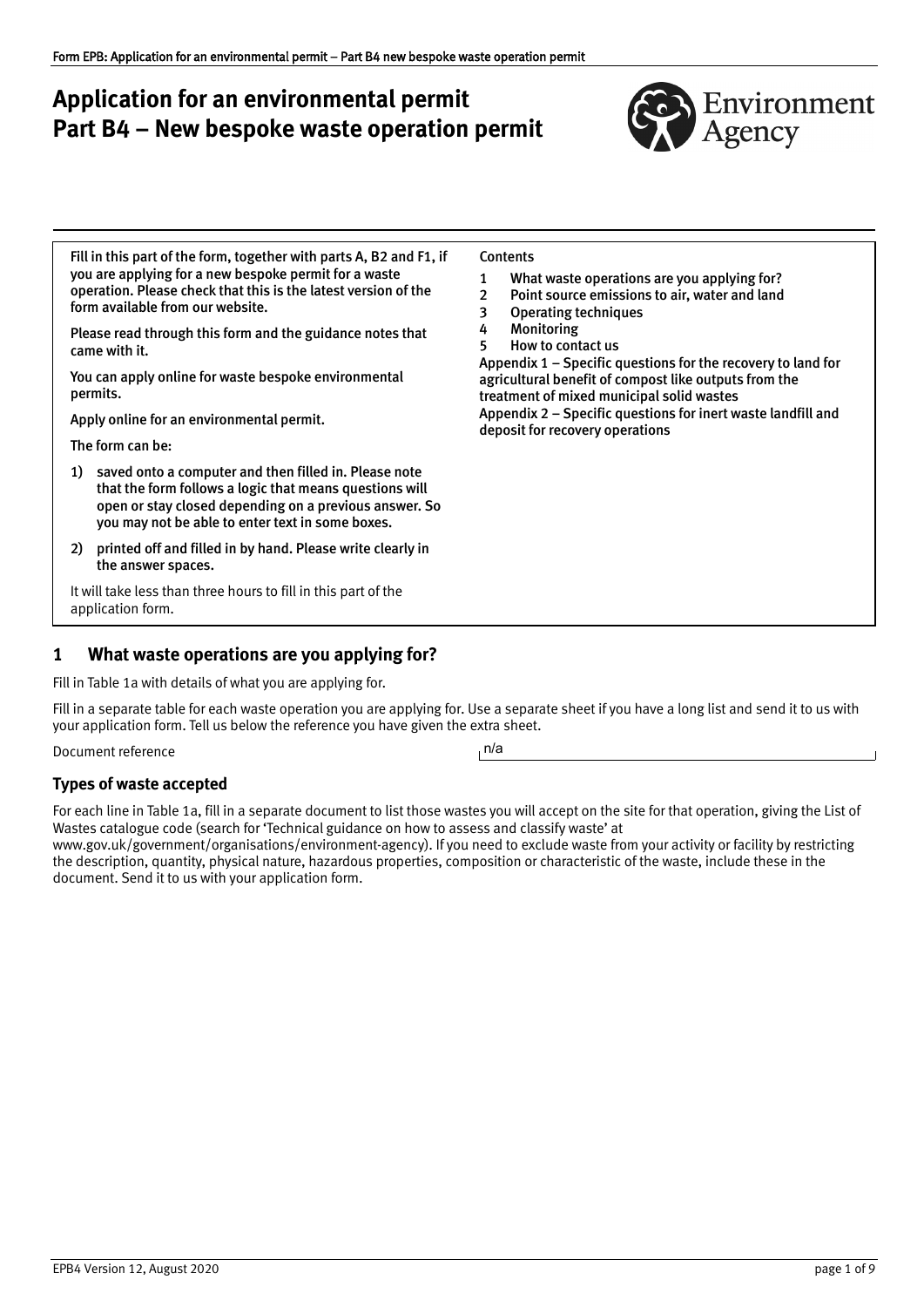# **1 What waste operations are you applying for?, continued**

# **Table 1a – Waste operations which do not form part of an installation**

| Name of the waste operation                                                                                                                                           | Description of the waste operation                                                                                                            | Annex I (D codes) and Annex II (R codes)<br>and descriptions | Hazardous waste treatment<br>capacity (if this applies)<br>(See note 1) | Non-hazardous waste<br>treatment capacity (if this<br>applies)<br>(See note 1) |
|-----------------------------------------------------------------------------------------------------------------------------------------------------------------------|-----------------------------------------------------------------------------------------------------------------------------------------------|--------------------------------------------------------------|-------------------------------------------------------------------------|--------------------------------------------------------------------------------|
| Add extra rows if you need them. If you<br>do not have enough room, go to the<br>line below or send a separate<br>document and give us the document<br>reference here | Use the description from the guidance.<br>Include any extra detail that you think<br>would help to accurately describe what<br>you want to do |                                                              |                                                                         |                                                                                |
| Kibworth Recycling and Household<br><b>Waste Site</b>                                                                                                                 | Civic amenity site and bulking area<br>(transfer of waste)                                                                                    | R3, R4, R5, R13, D9, D14, D15                                | 0.00                                                                    | 0.00                                                                           |
|                                                                                                                                                                       |                                                                                                                                               |                                                              |                                                                         |                                                                                |
|                                                                                                                                                                       |                                                                                                                                               |                                                              |                                                                         |                                                                                |
|                                                                                                                                                                       |                                                                                                                                               |                                                              |                                                                         |                                                                                |
| For all waste operations                                                                                                                                              | Total storage capacity (see note 2)                                                                                                           |                                                              | 2,400.00                                                                |                                                                                |
|                                                                                                                                                                       | Annual throughput (tonnes each year)                                                                                                          |                                                              | 75,000.00                                                               |                                                                                |

#### Notes

- 1 By 'capacity', we mean:
	- the total landfill capacity (cubic metres) for landfills
	- the total treatment capacity (tonnes each day) for waste treatment
	- the total storage capacity (tonnes) for waste‐storage operations
- 2 By 'total storage capacity', we mean the maximum amount of waste in tonnes you store on the site at any one time.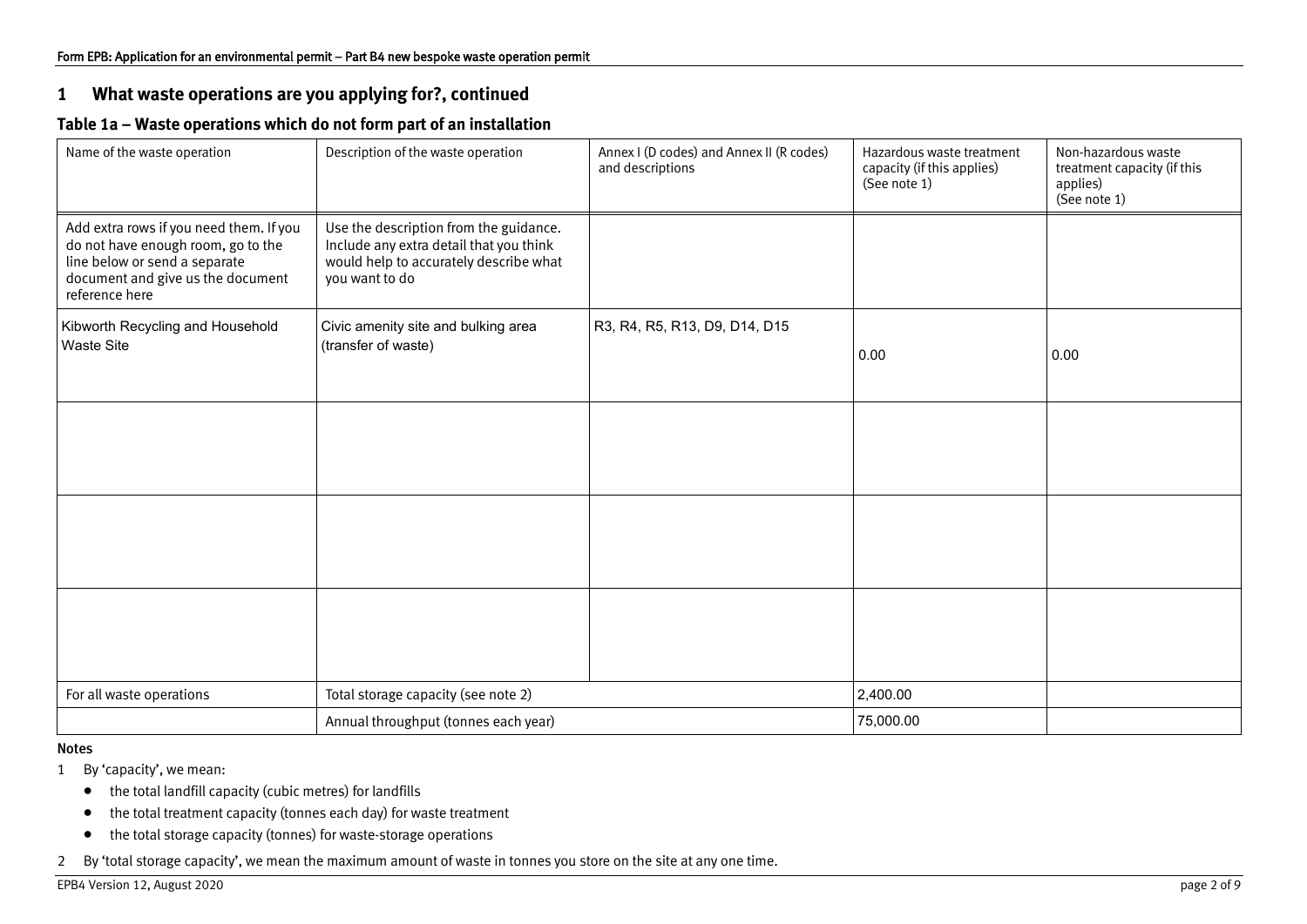### **1 What waste operations are you applying to vary?, continued**

Please provide the document reference. You can use Table 1b as a template.

If you want to accept any waste with a code ending in 99, you must provide more information and a full description of the waste in the document, (for example, detailing the source, nature and composition of the waste). Where you only want to receive specific wastes within a waste code you can provide further details of the waste you want to receive. Where a waste is dual coded you should use both codes for the waste.

Document reference

See Operating Techniques document

#### **Table 1b – Template example – types of waste accepted and restrictions**

| Waste code          | Description of the waste                                                                                                                     |
|---------------------|----------------------------------------------------------------------------------------------------------------------------------------------|
| Example             | Example                                                                                                                                      |
| 02 01 08*           | Agrochemical waste containing hazardous substances                                                                                           |
| 18 01 03*           | Infectious clinical waste, not contaminated with chemicals or medicines - human healthcare (may contain<br>sharps) for alternative treatment |
| 17 05 03*/17 06 05* | Non-hazardous soil from construction or demolition contaminated with fragments of asbestos cement<br>sheet                                   |

#### **1c Deposit for recovery purposes (see Appendix 4 and the guidance notes on part B4)**

Are you applying for a waste recovery activity involving the permanent deposit on waste on land for construction or land reclamation (including landfill restoration)?

| No | Z | Go to section 2 |
|----|---|-----------------|
|    |   |                 |

Yes  $\Box$ 

Are you applying for an inert landfill permit that includes a restoration activity using waste?

- No  $\blacksquare$  Go to section 2 ✔
- Yes  $\Box$  Please send us a copy of your restoration plan in accordance with our guidance at [https://www.gov.uk/guidance/landfill](https://www.gov.uk/guidance/landfill-operators-environmental-permits/restore-your-landfill-site)‐operators‐environmental‐permits/restore‐your‐landfill‐site

Have we advised you during pre-application discussions that we believe the activity is waste recovery?

|                           | No $\blacksquare$ Go to section 2 |
|---------------------------|-----------------------------------|
| $V_{\alpha\alpha}$ $\Box$ |                                   |

Yes

Have there been any changes to your proposal since the discussions?

 $No$   $\Box$ 

Yes  $\Box$ 

Please send us a copy of your waste recovery plan that complies with our guidance at [https://www.gov.uk/guidance/waste‐recovery‐](https://www.gov.uk/guidance/waste%E2%80%90recovery%E2%80%90plans%E2%80%90and%E2%80%90permits) [plans‐and‐permits](https://www.gov.uk/guidance/waste%E2%80%90recovery%E2%80%90plans%E2%80%90and%E2%80%90permits). You need to highlight any changes you have made since your pre‐application discussions. Also give us the reference number of the document with your justification.

#### Please note that there is an additional charge for the assessment of a waste recovery plan that must be submitted as part of this application. For the charge se[e https://www.gov.uk/topic/environmental‐management/environmental‐permits.](https://www.gov.uk/topic/environmental-management/environmental-permits)

<span id="page-2-0"></span>Document reference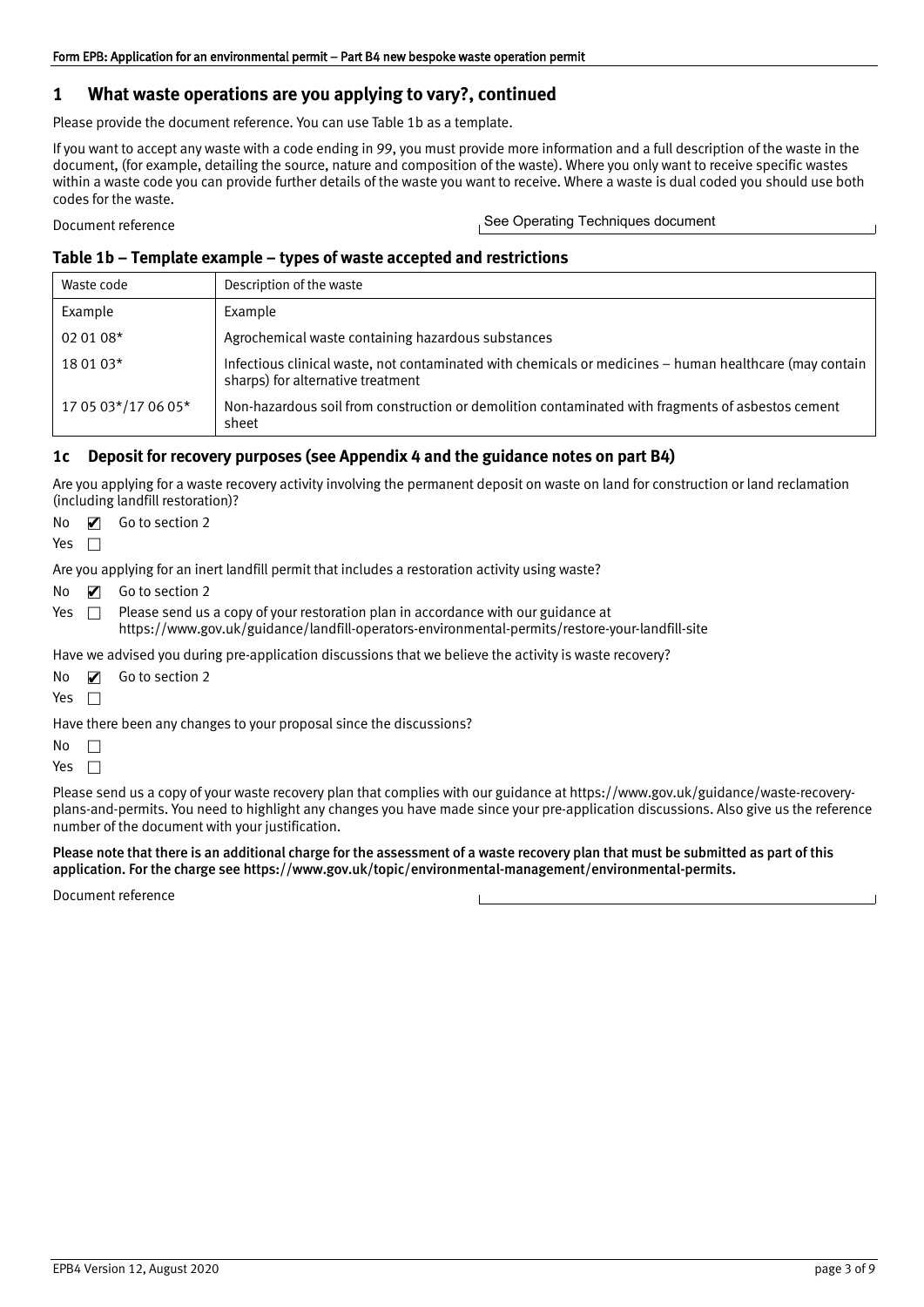# **2 Point source emissions to air, water and land**

Fill in Table 2 below with details of the point source emissions that result from the operating techniques at each of your waste operations.

Fill in one table for each waste operation.

### **Table 2 – Emissions**

| Name of the waste operation                                                             | Kibworth Recycling and Household Waste Site |                   |          |      |
|-----------------------------------------------------------------------------------------|---------------------------------------------|-------------------|----------|------|
| Point source emissions to air                                                           |                                             |                   |          |      |
| Emission point reference and location                                                   | Source                                      | Parameter         | Quantity | Unit |
| n/a                                                                                     |                                             |                   |          |      |
|                                                                                         |                                             |                   |          |      |
|                                                                                         |                                             |                   |          |      |
|                                                                                         |                                             |                   |          |      |
|                                                                                         |                                             |                   |          |      |
|                                                                                         |                                             |                   |          |      |
|                                                                                         |                                             |                   |          |      |
|                                                                                         |                                             |                   |          |      |
| Point source emissions to water (other than sewers)                                     |                                             |                   |          |      |
| Emission point reference and location                                                   | Source                                      | Parameter         | Quantity | Unit |
| Ditch leading to Langton Brook                                                          | Surface water                               | no visible grease |          |      |
|                                                                                         | attenuation tank                            | and oil           |          |      |
|                                                                                         |                                             | pH                |          |      |
|                                                                                         |                                             | Suspended solids  |          |      |
|                                                                                         |                                             |                   |          |      |
|                                                                                         |                                             |                   |          |      |
|                                                                                         |                                             |                   |          |      |
| Point source emissions to sewers, effluent treatment plants or other transfers off site |                                             |                   |          |      |
| Emission point reference and location                                                   | Source                                      | Parameter         | Quantity | Unit |
| n/a                                                                                     |                                             |                   |          |      |
|                                                                                         |                                             |                   |          |      |
|                                                                                         |                                             |                   |          |      |
|                                                                                         |                                             |                   |          |      |
|                                                                                         |                                             |                   |          |      |
|                                                                                         |                                             |                   |          |      |
|                                                                                         |                                             |                   |          |      |
| Point source emissions to land                                                          |                                             |                   |          |      |
| Emission point reference and location                                                   | Source                                      | Parameter         | Quantity | Unit |
| n/a                                                                                     |                                             |                   |          |      |
|                                                                                         |                                             |                   |          |      |
|                                                                                         |                                             |                   |          |      |
|                                                                                         |                                             |                   |          |      |
|                                                                                         |                                             |                   |          |      |
|                                                                                         |                                             |                   |          |      |
|                                                                                         |                                             |                   |          |      |
|                                                                                         |                                             |                   |          |      |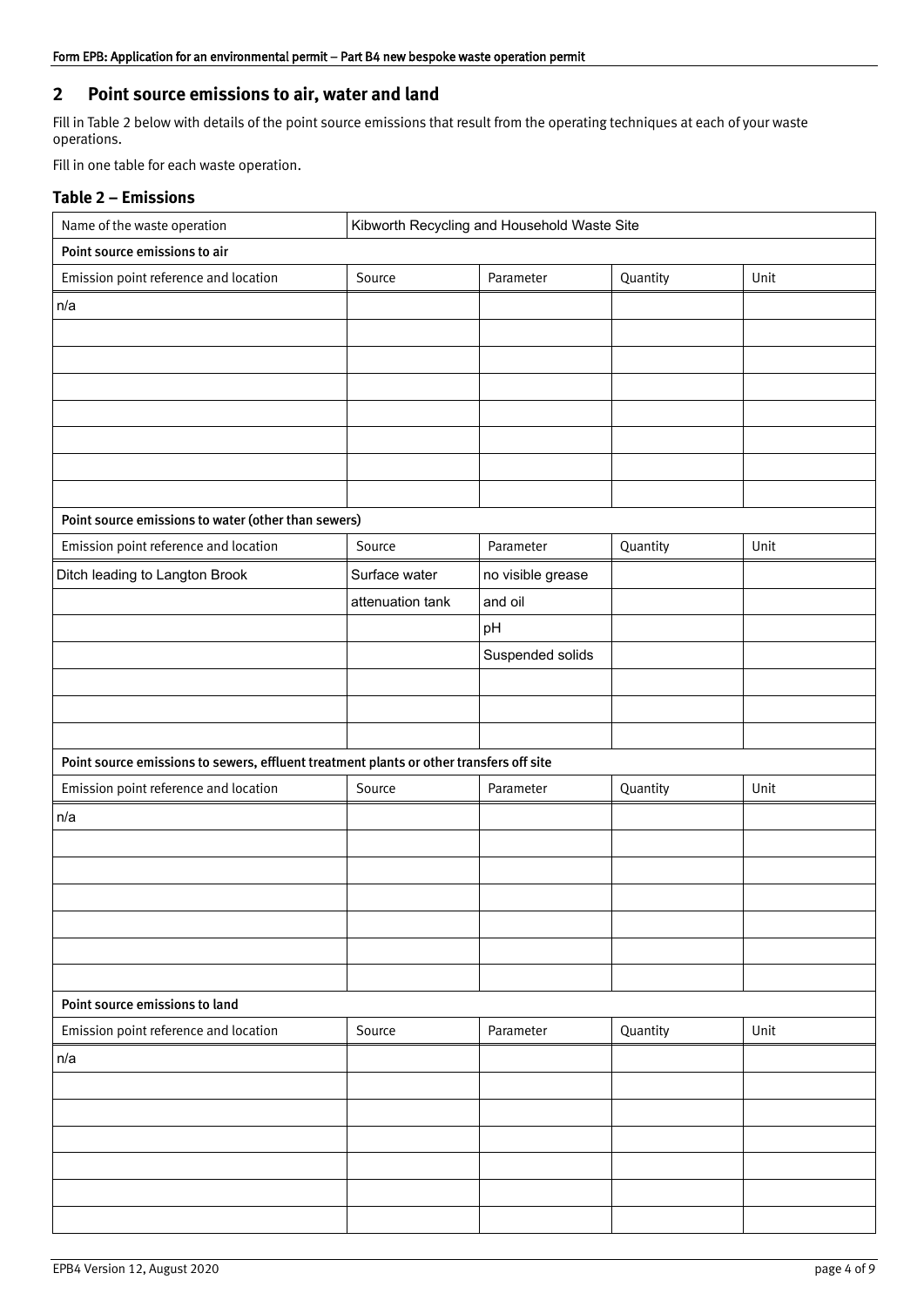### **Supporting information**

### <span id="page-4-0"></span>**3 Operating techniques**

#### **3a Technical standards**

Fill in Table 3a for each waste operation you refer to in Table 1a above and list the 'appropriate measures' you are planning to use. If you are using the standards set out in the relevan[t technical guidance\(s\) \(TGN\)](https://www.gov.uk/government/collections/technical-guidance-for-regulated-industry-sectors-environmental-permitting) there is no need to justify using them within your documents in Table 3a.

You must justify your decisions in a separate document if:

- there is no technical standard
- the technical guidance provides a choice of standards, or
- you plan to use another standard

This justification could include a reference to the Environmental Risk Assessment provided in part B2 of the application form.

Table 3a should summarise:

- the operations undertaken
- the measures you will use to control the emissions from your process, as identified in your risk assessment or the relevant technical guidance
- how you will meet other standards set out in the relevant technical guidance

#### **Table 3a – Technical standards**

Fill in a separate table for each waste operation.

| Waste operation                                                       | Kibworth Recycling and Household Waste Site                                                                                                                                                                                                                                   |                                        |
|-----------------------------------------------------------------------|-------------------------------------------------------------------------------------------------------------------------------------------------------------------------------------------------------------------------------------------------------------------------------|----------------------------------------|
| Description of the waste operation<br>Add extra rows if you need them | Appropriate measure (TGN reference)                                                                                                                                                                                                                                           | Document reference<br>(if appropriate) |
| Kibworth Recycling and Household Site                                 | S5.06 - Treatment and Transfer                                                                                                                                                                                                                                                |                                        |
|                                                                       | Chemical waste: appropriate measures for                                                                                                                                                                                                                                      |                                        |
|                                                                       | permitted facilities', November 2020                                                                                                                                                                                                                                          |                                        |
|                                                                       | Non-hazardous and inert waste: appropriate                                                                                                                                                                                                                                    |                                        |
|                                                                       | measures for permitted facilities' July 2021                                                                                                                                                                                                                                  |                                        |
|                                                                       |                                                                                                                                                                                                                                                                               |                                        |
|                                                                       |                                                                                                                                                                                                                                                                               |                                        |
|                                                                       |                                                                                                                                                                                                                                                                               |                                        |
| use for each plan, diagram and description.                           | In all cases, describe the type of facility or operation you are applying for and provide site infrastructure plans, location plans and<br>process flow diagrams or block diagrams to help describe the operations and processes undertaken. Give the document references you |                                        |
| Document reference                                                    | <b>Operating Techniques document</b>                                                                                                                                                                                                                                          |                                        |

Document reference

#### **3b General requirements**

Fill in a separate table for each waste operation.

### **Table 3b – General requirements**

| Name of the waste operation                                                                                                                                                                                                                                                                                                                                                                                                  | <b>Kibworth RHWS</b>                                      |
|------------------------------------------------------------------------------------------------------------------------------------------------------------------------------------------------------------------------------------------------------------------------------------------------------------------------------------------------------------------------------------------------------------------------------|-----------------------------------------------------------|
| If the technical guidance or your risk assessment shows that emissions of substances not<br>controlled by emission limits are an important issue, send us your plan for managing<br>them                                                                                                                                                                                                                                     | Document reference or references<br>Dust Management Plan  |
| If the technical guidance or your risk assessment shows that odours are an important<br>issue, send us your odour management plan.<br>If your activity type is listed in the guidance document 'Control and monitor emissions<br>for your environmental permit' as needing an odour management plan, or your risk<br>assessment shows that odours are an important issue, you need to send us your odour<br>management plan. | Document reference or references<br>Odour Management Plan |
| If the technical guidance or your risk assessment shows that noise or vibration are<br>important issues, send us your noise or vibration management plan (or both)                                                                                                                                                                                                                                                           | Document reference or references<br>n/a                   |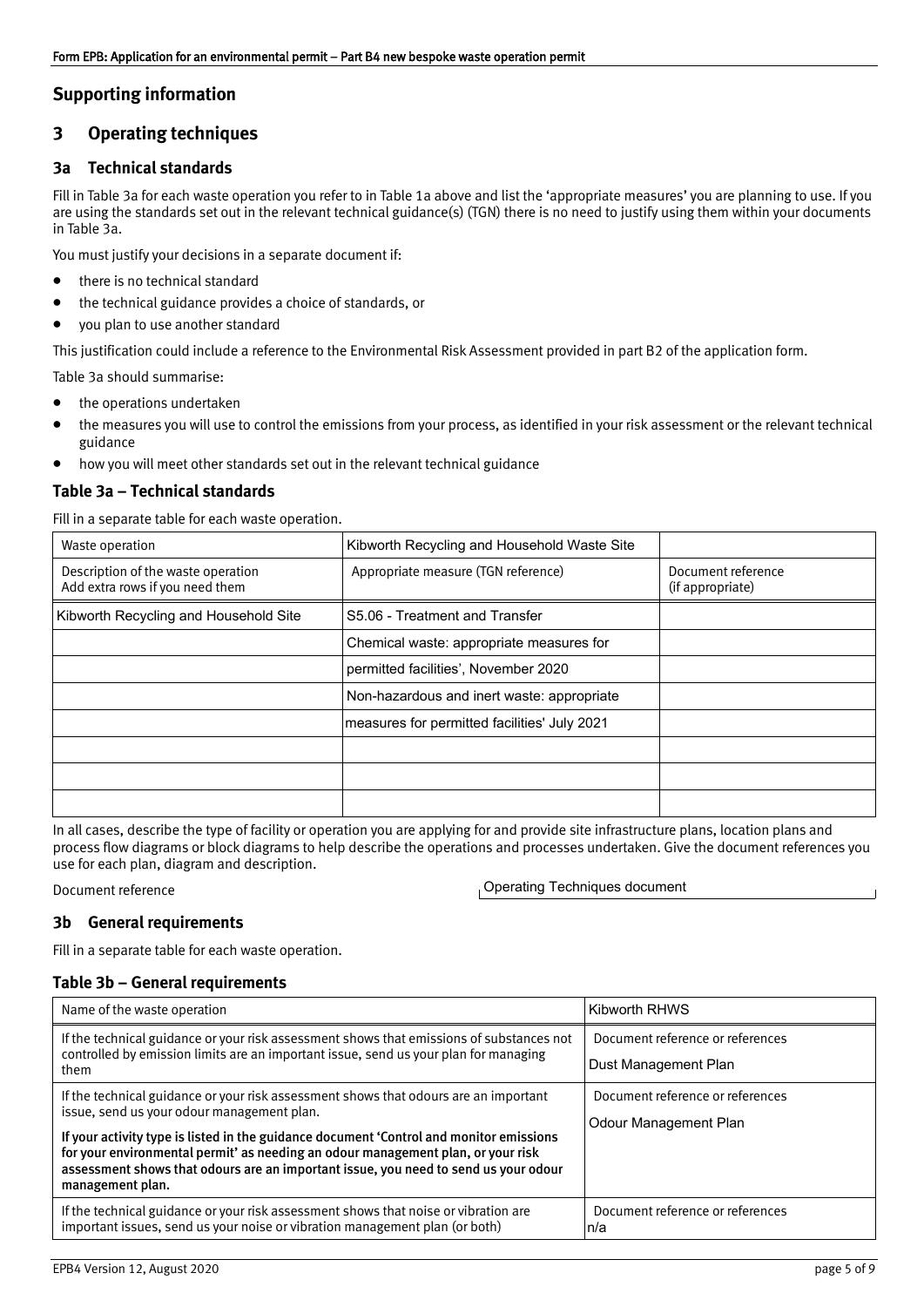### **3 Operating techniques, continued**

We may need to ask for management plans or risk assessments in other circumstances based on our regulatory experience. If you are unsure as to whether you need to submit a management plan with your application, please discuss this with the Environment Agency prior to submission.

Search for 'Risk assessment for your environmental permit' at [www.gov.uk/government/organisations/environment‐agency](http://www.gov.uk/government/organisations/environment-agency).

#### **3c Information for specific sectors**

For some of the sectors, we need more information to be able to set appropriate conditions in the permit. This is as well as the information you may provide in sections 5, 6 and 7. For those activities listed in Table 3c, you must answer the questions in the related document.

#### **Table 3c – Questions for specific sectors**

| Sector                                                                                                                  | Appendix                        |
|-------------------------------------------------------------------------------------------------------------------------|---------------------------------|
| Recovery to land for agricultural benefit of compost like outputs<br>from the treatment of mixed municipal solid wastes | See the questions in appendix 1 |
| Inert landfill and deposit of waste on land for construction, land<br>reclamation, restoration or improvement           | See the questions in appendix 2 |

### **General information**

### <span id="page-5-0"></span>**4 Monitoring**

#### **4a [Describe the measures you use for](mailto:enquiries@environment-agency.gov.uk) monitoring emissions by referring to each emission point in Table 2 above**

You sho[uld also describe any environmental monitoring. Tell us:](http://www.gov.uk/government/organisations/environment-agency)

- how often you use these measures
- the methods you use
- the procedures you follow to assess the measures

Document reference

#### **4b Point source emissions to air only**

Provide an assessment of the sampling locations used to measure point source emissions to air. The assessment must use M1 (search for 'M1 sampling requirements for stack emission monitoring' at www.gov.uk/government[/organisations/environment‐a](http://www.gov.uk/government/organisations/environment-agency)gency).

Document reference of the assessment

### <span id="page-5-1"></span>**5 How to contact us**

If you need help filling in this form, please contact the person who sent it to you or contact us as shown below.

General enquiries: 03708 506 506 (Monday to Friday, 8am to 6pm)

Textphone: 03702 422 549 (Monday to Friday, 8am to 6pm)

Email: [enquiries@environment‐agency.gov.uk](mailto:enquiries@environment-agency.gov.uk)

Website: [www.gov.uk/government/organisations/environment‐agency](http://www.gov.uk/government/organisations/environment-agency)

If you are happy with our service, please tell us. It helps us to identify good practice and encourages our staff. If you're not happy with our service, please tell us how we can improve it.

### **Please tell us if you need information in a different language or format (for example, in large print) so we can keep in touch with you more easily.**

n/a

n/a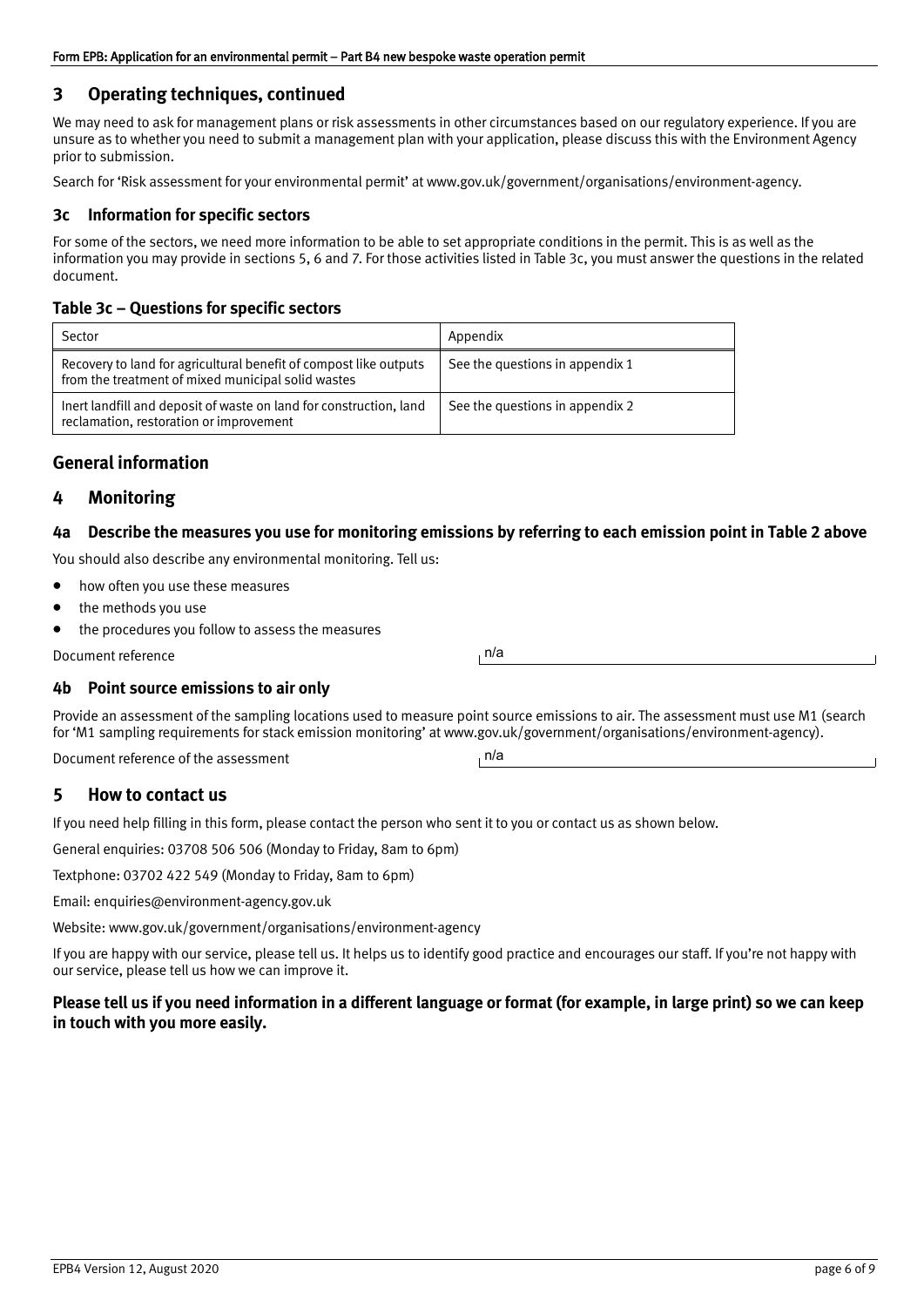#### Form EPB: Application for an environmental permit – Part B4 new bespoke waste operation permit

### **Feedback**

(You don't have to answer this part of the form, but it will help us improve our forms if you do.)

We want to make our forms easy to fill in and our guidance notes easy to understand. Please use the space below to give us any comments you may have about this form or the guidance notes that came with it.

How long did it take you to fill in this form?

 $\overline{\phantom{0}}$ 

We will use your feedback to improve our forms and guidance notes, and to tell the Government how regulations could be made simpler.

Would you like a reply to your feedback?

Yes please

No thank you

| ━━━ |  |
|-----|--|
|     |  |
|     |  |

 $\mathsf{L}$ 



# **For Environment Agency use only**

Date received (DD/MM/YYYY)

Our reference number

Payment received? No  $\Box$ 

| $\cdot\cdot\cdot$ |                 |
|-------------------|-----------------|
| Yes $\Box$        | Amount received |
|                   |                 |

EPB4 Version 12, August 2020 page 7 of 9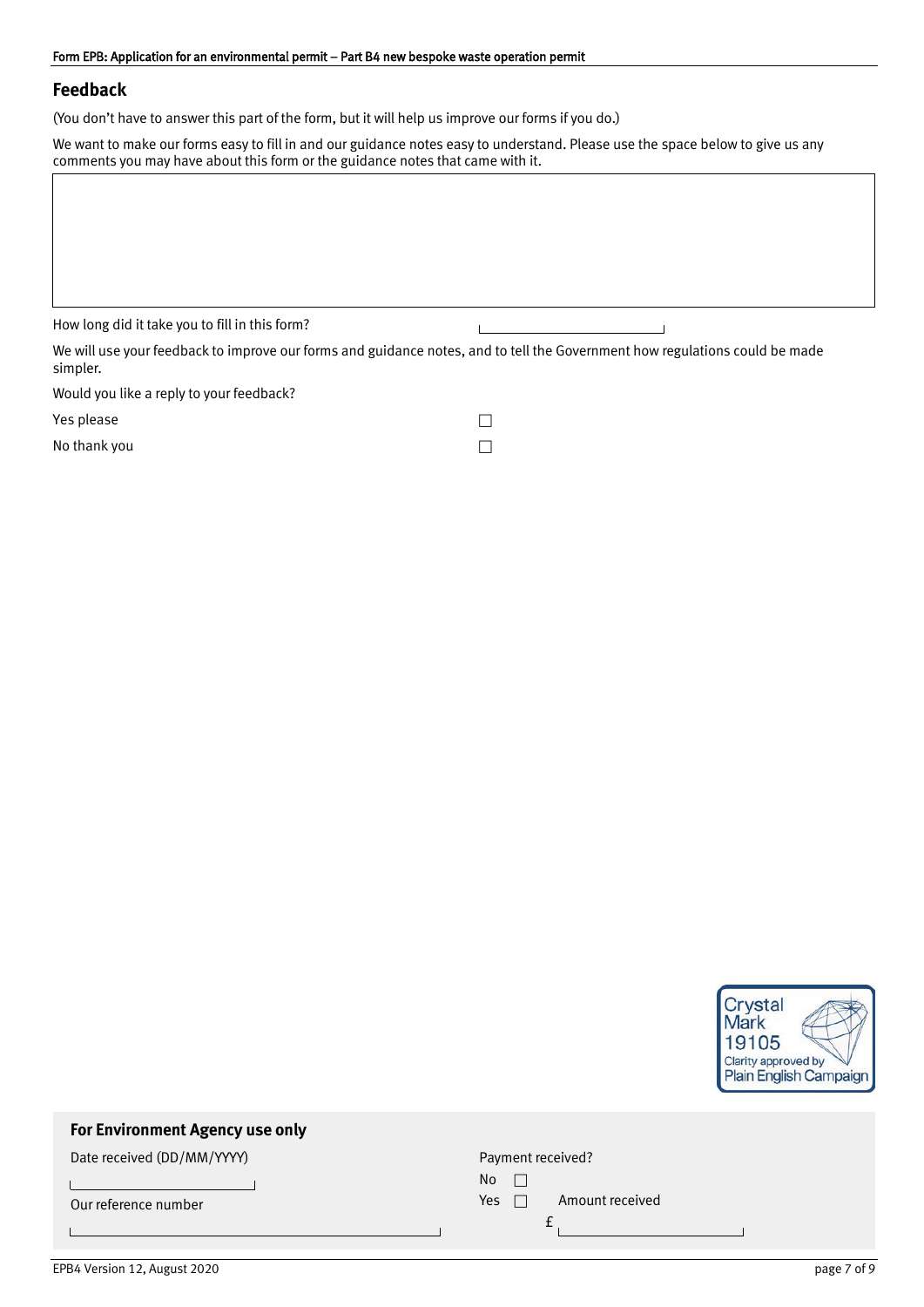### **Plain English Campaign's Crystal Mark does not apply to appendices 1 to 2.**

<span id="page-7-0"></span>**Appendix 1 – Specific questions for the recovery to land for agricultural benefit of compost like outputs from the treatment of mixed municipal solid wastes**

**1 Please provide an accurate and reliable characterisation of your compost like outputs (CLO). This should be based on sampling and analysis of the CLO produced by the treatment (MBT) process over a 12‐month period and in accordance with section 2 of TGN 6.15**

Document reference

**2 Please provide an agricultural benefit assessment for the use of your CLO. This should be based on section 2 of TGN 6.15 and should be signed and dated by an appropriate technical expert**

Document reference

### **3 Please provide a site‐specific risk assessment of risks to soil and food chain receptors. This should be based on Schedule 2 of TGN 6.15 and include a map with a green outline showing the boundary of the area being treated and include:**

- locations where the waste will be stored and spread
- any spring, well or borehole used to supply water for domestic or food production purposes that is within 250 metres of the area being treated
- any spring, well or borehole not being used for domestic or food production purposes that is within 50 metres of the area being treated
- any European designated sites (candidate or Special Area of Conservation, proposed or Special Protections Area in England and Wales or Ramsar Site) or Sites of Special Scientific Interest (SSSI) which are within 500 metres of the place where waste is to be stored or spread
- the location of public rights of way
- any Groundwater Source Protection Zones
- surface watercourses
- any buildings or houses within 250 metres of the area being treated
- land drains within the boundary

Document reference

**4 Are the technical standards and measures fully in line with those set out in section 3 of TGN 6.15?**

No  $\Box$  Provide justification for departure from TGN 6.15 and a copy of the proposed technical standards, measures or procedures Document reference

Yes  $\Box$ 

### <span id="page-7-1"></span>**Appendix 2 – Specific questions for inert waste landfill and deposit for recovery operations**

#### **1 Please provide your Environmental Setting and Site Design (ESSD) report**

#### Document reference

Note: You should use the Environment Agency template to help you develop an environmental setting and site design (ESSD) report.

#### **2 Please provide your Waste Acceptance Procedures (including Waste Acceptance Criteria)**

Document reference

#### **3 Have you provided a hydrogeological risk assessment (HRA) for the site?**

- No  $\Box$  Please refer to the section of your ESSD that explains why this is unnecessary for your site
- Yes  $\Box$  Document reference

# **4 Have you completed an outline engineering plan for the site?**

- $No \Box$  Please refer to the section of your ESSD that explains why this is unnecessary for your site
- Yes  $\Box$  Document reference

# **5 Have you provided a stability risk assessment (SRA) for your site?**

- $\mathsf{No} \ \Box$  Please refer to the section of your ESSD that explains why this is unnecessary for your site
- Yes  $\Box$  Document reference